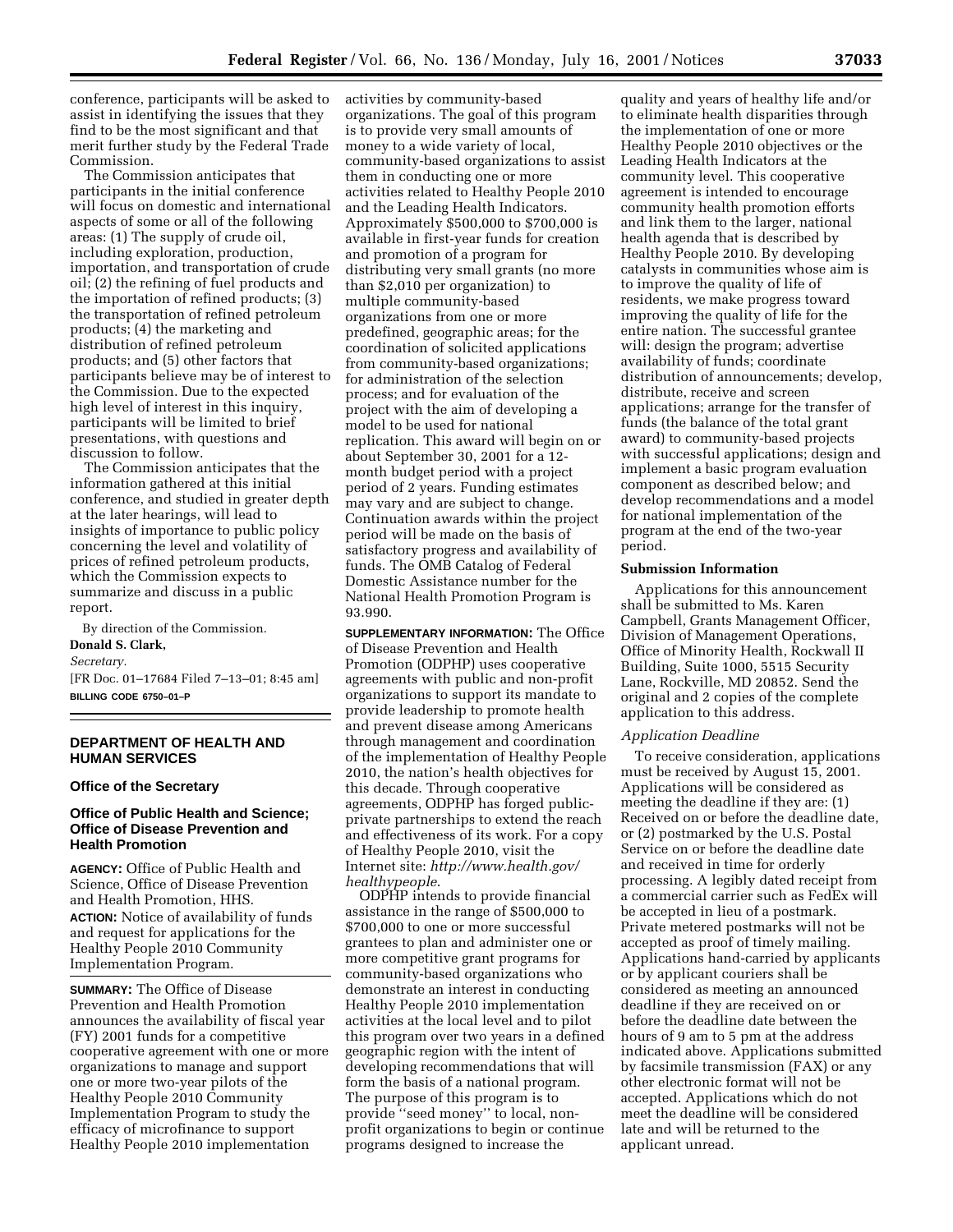# *Application Kit*

For this cooperative agreement, Form PHS 5161–1 (Revised July, 2000 and approved by OMB under Control Number 0937–0189) must be used. An applicant is advised to pay close attention to the specific program guidelines and general instructions provided in the application kit. To get an application kit, write to: Ms. Karen Campbell, Grants Management Officer, Division of Management Operations, Office of Minority Health, Rockwall II Building, Suite 1000, 5515 Security Lane, Rockville, MD 20852; or call Karen Campbell at (301) 594–0758.

**FOR FURTHER INFORMATION CONTACT:** Ms. Sally Jones, Administrative Officer, Office of Disease Prevention and Health Promotion, Hubert H. Humphrey Building Room 738–G, 200 Independence Avenue, SW., Washington, DC 20201, (202) 260–7654.

#### **Authority**

This program is authorized under section 301 and sections 1701 through 1704 of the Public Health Service Act, as amended, 42 U.S.C. 241 and 42 U.S.C. 300u through 300u–3.

### **Eligible Applicants**

To qualify for funding, an applicant must be a non-profit organization with a history of addressing health and human services or public health issues. The successful applicant must have a strong knowledge of disease prevention and health promotion policy and programs; must have an understanding of the Healthy People program and formulation and management of national health goals and objectives; must have demonstrated the ability to work with and obtain information from both community-based and public organizations in the health sector; must have demonstrated program evaluation experience; must have capacity to promote and manage this program in a defined geographic area; and must share the vision of the value of the microfinance approach to stimulate health promotion activities in communities.

# **Availability of Funds**

About \$500,000 to \$700,000 is expected to be available for award in FY 2001, funding one or more cooperative agreements. It is expected that this award will begin on or about September 30, 2001 and will be made for a 12 month budget period with a project period of up to two years. Funding estimates may change. It is expected that the successful grantee will make at least 100 awards to widely diverse

community-based organizations, with an amount of no more than \$2,010 per award.

# **Use of Funds**

Funds cannot be used for construction or renovation, to purchase or lease vehicles or vans, to purchase a facility to house project staff or carry out project activities, or to substitute new activities and expenditures for current ones.

# **Project Requirements**

### *Recipient Responsibilities*

1. The successful applicant(s) will widely advertise and solicit proposals in a particular geographic region of the nation from community-based organizations providing health promotion and disease prevention activities for the purpose of increasing progress toward the achievement of Healthy People 2010 objectives and the Leading Health Indicators at the local level. A key responsibility is making the program known to as wide a range of groups as possible.

2. The successful applicant(s) will provide funding to selected communitybased organizations in their particular geographic region to implement Healthy People 2010 at the local level. Recipients could include community service or civic organizations; groups focused on specific populations such as youth, the elderly, minorities or the medically under-served; faith-based organizations; public health service groups, or any other relevant non-profit organization. The selected organizations must:

• Be a preexisting organization with a history of providing public health activities in the local community;

• Focus their project activities on one or more Healthy People 2010 objectives or Leading Health Indicators.

Priority will be given to collaborations of three or more organizations.

3. The successful applicant(s) will establish a management team to execute the Healthy People 2010 Community Implementation Program.

4. The successful applicant(s) will establish a 9 member advisory board, comprised of experts in communitybased public health, which will provide guidance and technical advice solely to the cooperative agreement management team. This board will review and approve criteria and design plans before the pilot is implemented in the first year.

5. The successful applicant(s) will convene a meeting with the Advisory Board at least once a year thereafter.

6. The successful applicant(s) will require a one-page written summary of

activities from each funded institution and will conduct site visits to at least 5 percent of funded institutions to ensure compliance with the intent of the program.

7. The successful applicant(s) will initiate an evaluation of the overall project at the end of the first year, which will be completed by the end of the second year.

8. The applicant will submit a report on the overall project at the end of the second year that provides recommendations for project design and implementation and details a national model that can be used to replicate the program across the country.

#### *ODPHP Responsibilities*

Substantial programmatic involvement is as follows:

1. ODPHP will provide technical assistance and oversight as necessary for the overall design and implementation of the Healthy People 2010 Community Implementation Program.

2. ODPHP will participate in the development of, and ultimately approve, evaluation criteria for the selection and funding of the applications.

3. ODPHP will have final approval of the Advisory Board membership.

4. ODPHP will provide assistance to the management team on program strategies, direction, evaluation activities, and decisions related to adjustments in funding levels of participating institutions.

5. ODPHP will participate in site visits to the participating projects as deemed appropriate.

# *Review of Applications*

Applications that are not complete or that do not conform to or address the criteria of the announcement will be returned without comment. Each organization may submit no more than one proposal under this announcement. Organizations submitting more than one proposal will be deemed ineligible. The proposals will be returned without comment. Accepted applications will be reviewed for technical merit in accordance with PHS policies. Applications will be evaluated by an Objective Review Panel. Panel members are chosen for their expertise in community-based public health and their understanding of health promotion and disease prevention issues at the national and local levels. Applications should be no more than 30 pages in length, excluding resumes and organizational background material.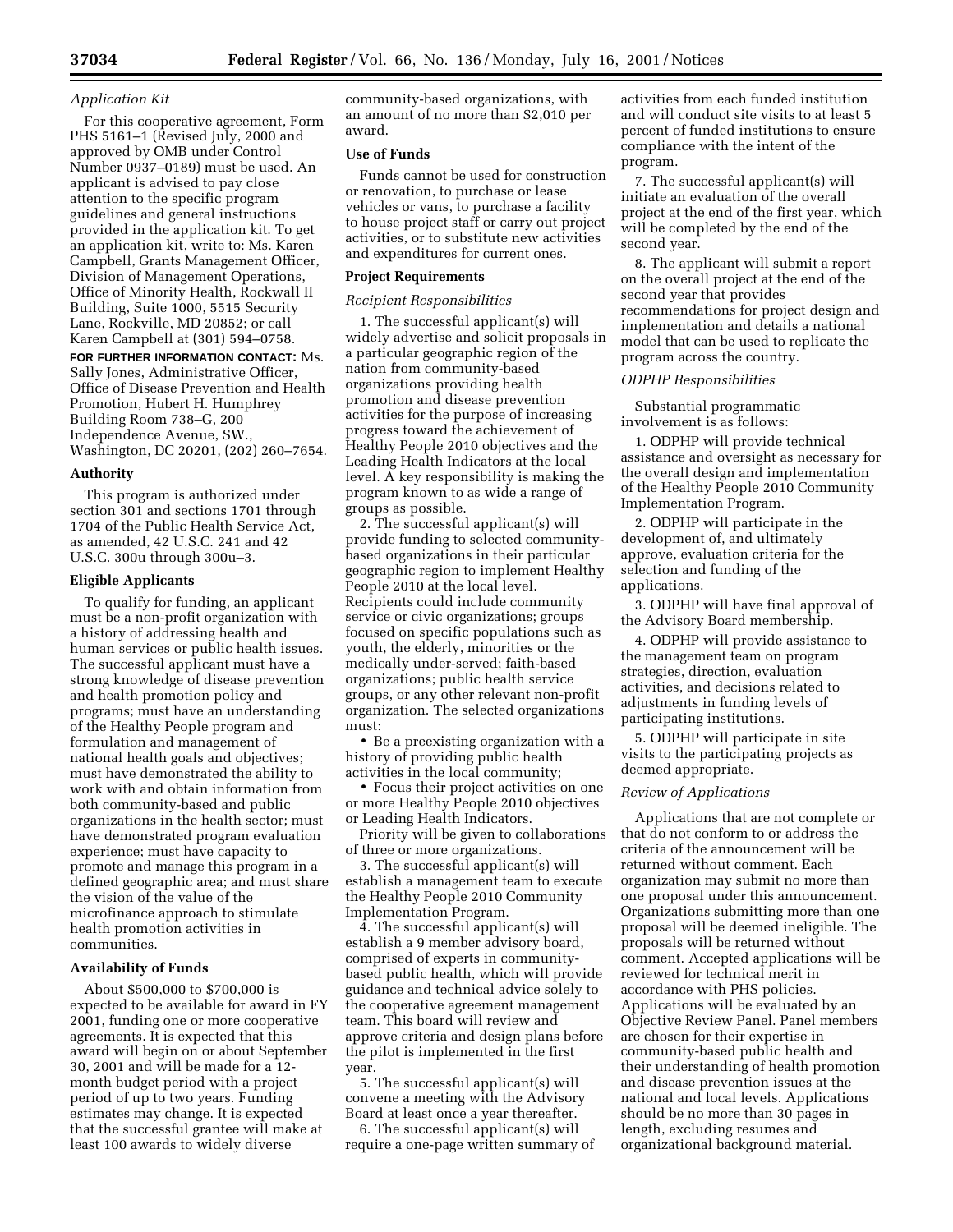# *Application Review Criteria*

The technical review of applications will consider the following 5 generic factors:

(1) Project Approach and Activities (30 points)

The proposed objectives in the work plan relate to the goal to increase the quality and years of healthy life and/or to eliminate health disparities through implementation of Healthy People 2010 at the local level through the engagement of community-based organizations addressing public health issues. Each work plan describes:

• Measurable or quantifiable results or outcomes;

• How the results or outcomes relate to the project goals;

• How the project can be accomplished with the available or expected resources during the project period;

• How the main activities will be accomplished;

• Which staff will conduct the specific project activities;

• How the criteria for selection of funded organizations will be developed and applied;

• How the application for community-based organizations will be developed, distributed, promoted, processed, and screened;

• How to ensure selected organizations link their projects to Healthy People 2010 objectives and/or the Leading Health Indicators;

• How to promote awareness of this program to nontraditional groups, especially local community-based organizations;

• How to ensure diversity of projects funded by type and subject; and

• How to ensure broad distribution of projects within the target population and/or region.

(2) Project Evaluation (20 points)

Clarity of the intent and plans to document the activities and their outcomes;

Feasibility and appropriateness of evaluation design;

Ability to share and disseminate project results widely;

Demonstration of innovative approaches for evaluating microfinancing in public health;

Preliminary indications of potential for replication of the project on a national level for communities; and

Described approach for final project report that focuses on expanding the project nationally and replicating best practices.

(3) Organizational Capabilities/ Qualifications (20 points)

The management and administrative structure of the applicant is explained. Evidence of the applicant's ability to manage a project of the proposed scope is well defined. The application clearly demonstrates the successful management of projects of similar scope by the organization and or by the individual and/or team designated to manage the project. The organization's active involvement in community-based public health is demonstrated.

Position descriptions and/or resumes of key personnel, including those of consultants, are presented. The position descriptions and/or resumes relate specifically to the staff proposed in the proposed approach and in the proposed budget of the application. Position descriptions clearly describe the position and its duties and clearly relate to the personnel staffing required to achieve the project objectives. Resumes demonstrate that the proposed staff are qualified to carry out the proposed activities. Either the position descriptions or the resumes contain the qualifications, and/or specialized skills, necessary for overall quality management of the project. Resumes must be included if individuals have been identified for positions in the application.

(4) Background and Goals (15 points)

Demonstrated knowledge of health promotion and disease prevention objectives and issues at the local and national levels;

Demonstrated need within the proposed target population;

Demonstrated ties to the community; Demonstrated support and established linkages in order to conduct proposed model;

Extent and documented outcome of past efforts/activities with the target population;

Description of stated priorities and goals in the targeted region or population proposed; and

Proposed number and type of community-based organizations the grantee plans to target.

### (5) Budget (15 points)

A detailed and fully explained budget is provided which:

• Justifies each line item, with a wellwritten justification, in the budget categories of the application;

• Includes and justifies sufficient cost and other necessary details to facilitate the determination of cost allowability and the relevance of these costs to the proposed project;

• Requests funds which are appropriate and necessary for the scope of the proposed project; and

• Demonstrates administrative efficiency and value which allows for the maximizing of resources available to the selected, community-based organizations.

#### **Reporting and Other Requirements**

#### *General Reporting Requirements*

A successful applicant under this notice will submit: (1) Quarterly progress reports; (2) an annual Financial Status Report; and (3) a final progress report and Financial Status Report in the format established by ODPHP, in accordance with provisions of the general regulations which apply under ''Monitoring and Reporting Program Performance,'' 45 CFR 74.51— 74.52, with the exception of State and local governments to which 45 CFR part 92, Subpart C reporting requirements apply.

# *Provision of Smoke-Free Workplace and Non-Use of Tobacco Products by Recipients of PHS Grants*

The PHS strongly encourages all grant recipients to provide a smoke-free workplace and to promote the non-use of all tobacco products. In addition, Public Law 103–227, the Pro-Children Act of 1994, prohibits smoking in certain facilities (or in some cases, any portion of a facility) in which regular or routine education, library, day care, health care or early childhood development services are provided to children.

# *Public Health System Reporting Requirements*

This program is subject to Public Health System Reporting Requirements. Under these requirements, a community-based nongovernmental applicant must prepare and submit a Public Health System Impact Statement (PHSIS). The PHSIS is intended to provide information to State and local health officials to keep them apprised of proposed health services grant applications submitted by communitybased organizations within their jurisdictions.

Community-based nongovernmental applicants are required to submit, no later than the Federal due date for receipt of the application, the following information to the head of the appropriate State and local health agencies in the area(s) to be impacted: (a) A copy of the face page of the application (SF 424), and (b) a summary of the project (PHSIS), not to exceed one page, which provides: (1) A description of the population to be served, (2) a